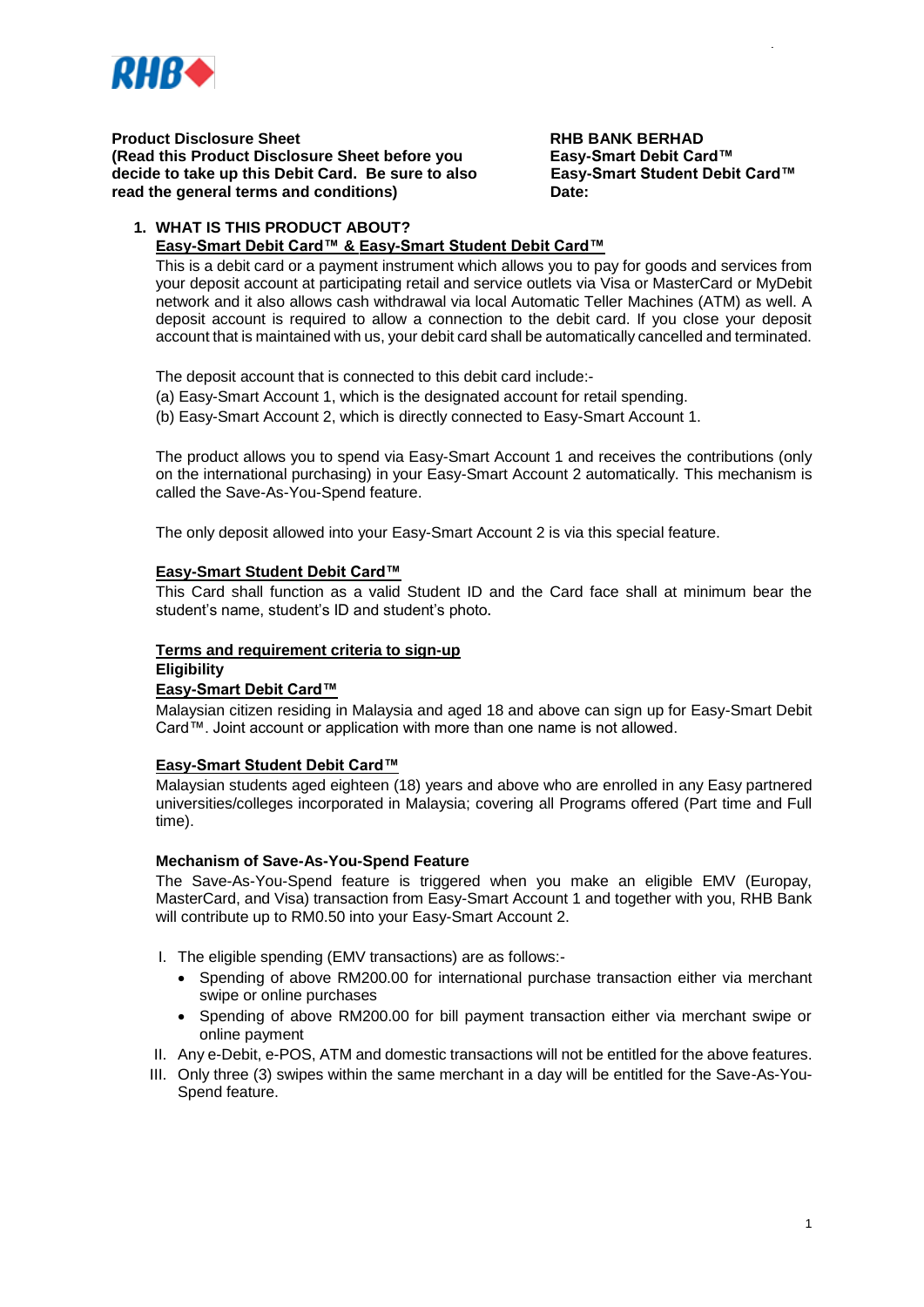

# **2. WHAT ARE THE FEES AND CHARGES I HAVE TO PAY?**

| Annual/Issuance fee*                |                                                                                                                                                                                                                                                                    |  |
|-------------------------------------|--------------------------------------------------------------------------------------------------------------------------------------------------------------------------------------------------------------------------------------------------------------------|--|
| Annual/Issuance fee*                | RM20.00 for Easy-Smart Debit Card™<br>Waived for Easy-Smart Student Debit Card™<br>provided the cardholder is a Malaysian student<br>aged eighteen (18) years and above who is<br>enrolled in any Easy partnered<br>universities/colleges incorporated in Malaysia |  |
| ATM withdrawal fee*                 |                                                                                                                                                                                                                                                                    |  |
| RHB ATM                             | Free                                                                                                                                                                                                                                                               |  |
| <b>Local Bank MEPS</b>              | RM1.00 per withdrawal.                                                                                                                                                                                                                                             |  |
| Foreign Bank MEPS                   | RM4.00 per withdrawal                                                                                                                                                                                                                                              |  |
| Visa/MasterCard Network             | RM12.00 per withdrawal                                                                                                                                                                                                                                             |  |
| <b>Card replacement fee</b>         |                                                                                                                                                                                                                                                                    |  |
| Card replacement fee                | RM15.00                                                                                                                                                                                                                                                            |  |
|                                     | For Easy-Smart Student Debit Card™, the                                                                                                                                                                                                                            |  |
|                                     | cardholder is required to provide an                                                                                                                                                                                                                               |  |
|                                     | authorization letter from the University/College                                                                                                                                                                                                                   |  |
|                                     |                                                                                                                                                                                                                                                                    |  |
| Overseas transaction conversion fee | 1% of the converted amount                                                                                                                                                                                                                                         |  |
| Sales draft retrieval fee *         | RM20.00 per copy                                                                                                                                                                                                                                                   |  |

*\* Inclusive of any applicable taxes imposed from time to time.*

*For the avoidance of doubt, the Cardmember shall bear all professional fees, taxes (including but not limited to any applicable taxes imposed from time to time), and out-of-pocket expenses incurred and any other fees, expenses or recourse in respect of this Product.*

# **3. WHAT ARE THE KEY TERMS & CONDITIONS?**

Pre-authorisation for payment using the debit card

Pre-authorisation amount of RM200 will be charged to your payment instrument account / banking account when you make a payment using your debit card at automated fuel dispenser. We will only post the exact amount of transaction and release any extra hold amount from your account within 3 working days after the transaction date.

### **To turn off the contactless function of** debit card

Customers have the option of turning off the contactless function by visiting any RHB Branch.

### **To reduce the contactless amount or count for debit card**

Customers have the option of reducing the contactless amount or contactless count by visiting any RHB Branch or by contacting our Customer Care Center.

## **4. WHAT IF I FAIL TO FULFILL MY OBLIGATIONS?**

You will be held liable for PIN-based unauthorized transactions if you have:

- acted fraudulently;
- delayed in notifying us as soon as reasonable practicable after having discovered the loss of unauthorized use of your debit card;
- voluntarily disclosed your PIN to another person; or
- recorded your PIN on the debit card, or on anything kept in close proximity with your debit card.

You will be held liable for any unauthorized transactions which require signature verification or with contactless card, if you have:

- acted fraudulently;
- delayed in notifying us as soon as reasonable practicable after having discovered the loss of unauthorized use of your debit card;
- left your debit card or an item containing your debit card, unattended in places visible and accessible to other; or
- voluntarily allowed another person to use your debit card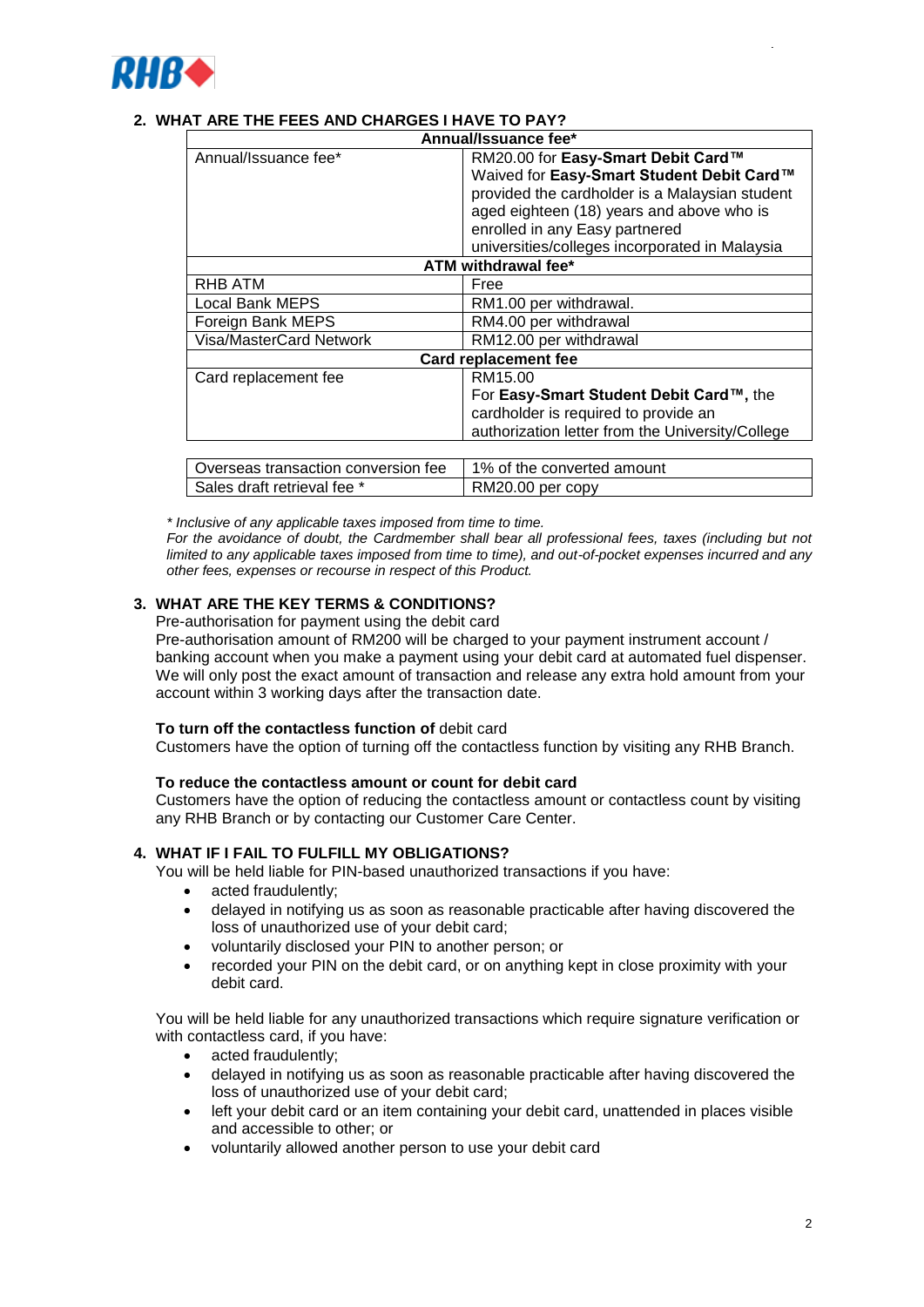

## **5. WHAT ARE THE MAJOR RISKS?**

In the event that your card is stolen or lost, you are required to notify us immediately by calling our Customer Care Centre or to go to the nearest RHB Bank in order for us to block the card immediately.

#### **6. WHAT DO I NEED TO DO IF THERE ARE CHANGES TO MY CONTACT DETAILS?** Inform us of any change in your contact details by going to any of our branches. It is important that you inform us of any change in your contact details to ensure that all correspondences reach you in a timely manner.

## **7. WHERE CAN I GET FURTHER INFORMATION?**

For more information, please call our Customer Care Centre at 03-9206 8118 (available 24 hours, 7 days a week) or visit www.rhbgroup.com or visit any RHB branches conveniently located near you.

### **8. IF YOU WISH TO COMPLAINT ON THE PRODUCTS OR SERVICES PROVIDED BY US, YOU MAY ALSO CONTACT US AT:**

| Address | <b>RHB Cards &amp; Unsecured Business</b> |
|---------|-------------------------------------------|
|         | P.O. Box 10135, 50905 Kuala Lumpur        |
| Tel     | 03-92068118 (RHB Phone Banking)           |
| Fax     | 03-92068088                               |
| E-mail  | customer.service@rhbgroup.com             |
| Website | www.rhbgroup.com                          |

If your query or complaint is not satisfactorily resolved by us, you may contact Bank Negara Malaysia LINK or TELELINK at:

| Address | Block D, Bank Negara Malaysia,      |
|---------|-------------------------------------|
|         | Jalan Dato' Onn, 50480 Kuala Lumpur |
| Tel     | 1-300-88-5465                       |
| Fax     | 03-2174 1515                        |
| E-mail  | bnmtelelink@bnm.gov.my              |

## **9. OTHER DEBIT CARD PACKAGES AVAILABLE**

- Easy Kad Debit-i
- RHB Debit MasterCard/Visa
- RHB Premier Banking Visa Infinite
- RHB Visa Justice League Debit Card

*The information provided in this disclosure sheet is valid as of 1st September 2018.*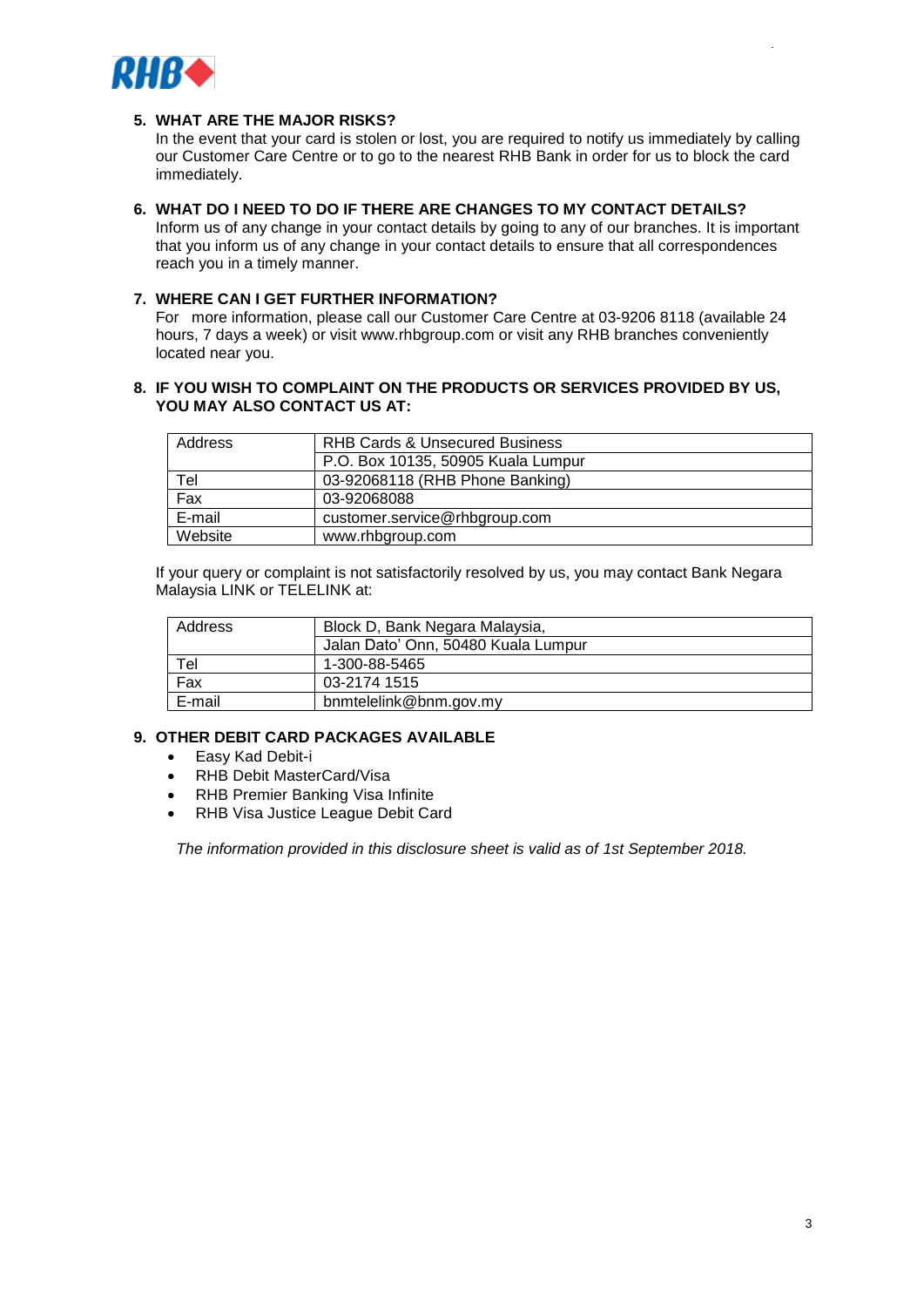

**Helaian Pendedahan Produk (Baca Helaian Pendedahan Produk ini sebelum anda RHB BANK BERHAD bercadang mengambil kad debit ini.** Easy-Smart Debit Card™ bercadang mengambil kad debit ini. **Pastikan juga anda membaca terma & syarat Easy-Smart Student Debit Card™ umumnya) Tarikh**

DE /2018

# **1. PENGENALAN PRODUK**

# **Easy-Smart Debit Card™ & Easy-Smart Student Debit Card™**

Ini adalah kad debit, suatu bentuk pembayaran yang membolehkan anda membuat pembayaran bagi barangan atau perkhidmatan di cawangan-cawangan runcit dan perkhidmatan yang mengambil bahagian melalui rangkaian Visa atau MasterCard atau MyDebit dengan menggunakan akaun deposit. Ia juga membolehkan anda membuat pengeluaran melalui mesinmesin ATM (Automatic Teller Machine). Akaun deposit diperlukan untuk dihubungkan dengan kad debit. Jika anda menutup akaun deposit yang diselenggarakan oleh kami, kad debit anda akan dibatal dan ditamatkan secara automatik.

Akaun deposit yang dihubungkan dengan kad debit ini adalah:-

- a) Akaun Easy-Smart 1 yang merupakan akaun yang dikhususkan untuk perbelanjaan runcit.
- b) Akaun Easy-Smart 2 yang merupakan akaun yang dihubungkan terus kepada akaun Easy-Smart 1.

Produk ini membolehkan anda berbelanja melalui Akaun Easy-Smart 1 dan menerima sumbangan dalam Akaun Easy-Smart 2 secara automatik. Mekanisma ini dipanggil ciri Simpan-Sambil-Anda-Berbelanja.

Deposit hanya boleh dilakukan ke dalam Akaun Easy-Smart 2 melalui ciri istimewa ini.

## **Easy-Smart Student Debit Card™**

Kad ini akan berfungsi sebagai ID Pelajar yang sah dan muka Kad hendaklah sekurangkurangnya menanggung nama pelajar, ID pelajar dan gambar pelajar.

## **Syarat dan kriteria yang diperlukan untuk mendaftar**

### **Kelayakan**

## **Easy-Smart Debit Card™**

Seorang warganegara Malaysia yang menetap di Malaysia dan berumur 18 tahun ke atas boleh mendaftar untuk mendapatkan Easy-Smart Debit Card™. Akaun bersama atau permohonan dengan menggunakan lebih daripada satu nama adalah tidak dibenarkan.

### **Easy-Smart Student Debit Card™**

Pelajar Malaysia yang berumur lapan belas (18) tahun dan ke atas dan yang mendaftar di manamana universiti / kolej yang rakan kongsi dengan Easy yang diperbadankan di Malaysia; merangkumi semua Program yang ditawarkan (Separuh masa dan Sepenuh masa).

### **Mekanisma Simpan-Sambil-Anda-Berbelanja**

Ciri Simpan-Sambil-Anda-Berbelanja berfungsi apabila anda melakukan transaksi perbelanjaan yang layak (transaksi EMV) dari Akaun Easy-Smart 1 dan bersama dengan anda, RHB akan memberi sumbangan sehingga RM0.50 ke dalam Akaun Easy-Smart 2 anda

- I. Perbelanjaan yang layak (transaksi EMV) adalah seperti berikut:-
	- Perbelanjaan yang melebihi RM200.00 untuk transaksi pembelian antarabangsa sama ada melalui leretan oleh saudagar atau melalui Internet.
	- Perbelanjaan yang melebihi RM200.00 untuk transaksi pembayaran bil sama ada melalui leretan oleh saudagar atau pembayaran melalui Internet.
- II. Mana-mana transaksi e-Debit, e-POS, ATM dan domestik adalah tidak layak untuk ciri-ciri di atas.
- III. Hanya 3 leretan yang dilakukan di peniaga yang sama dalam satu hari yang layak untuk ciri Simpan-Sambil-Anda-Berbelanja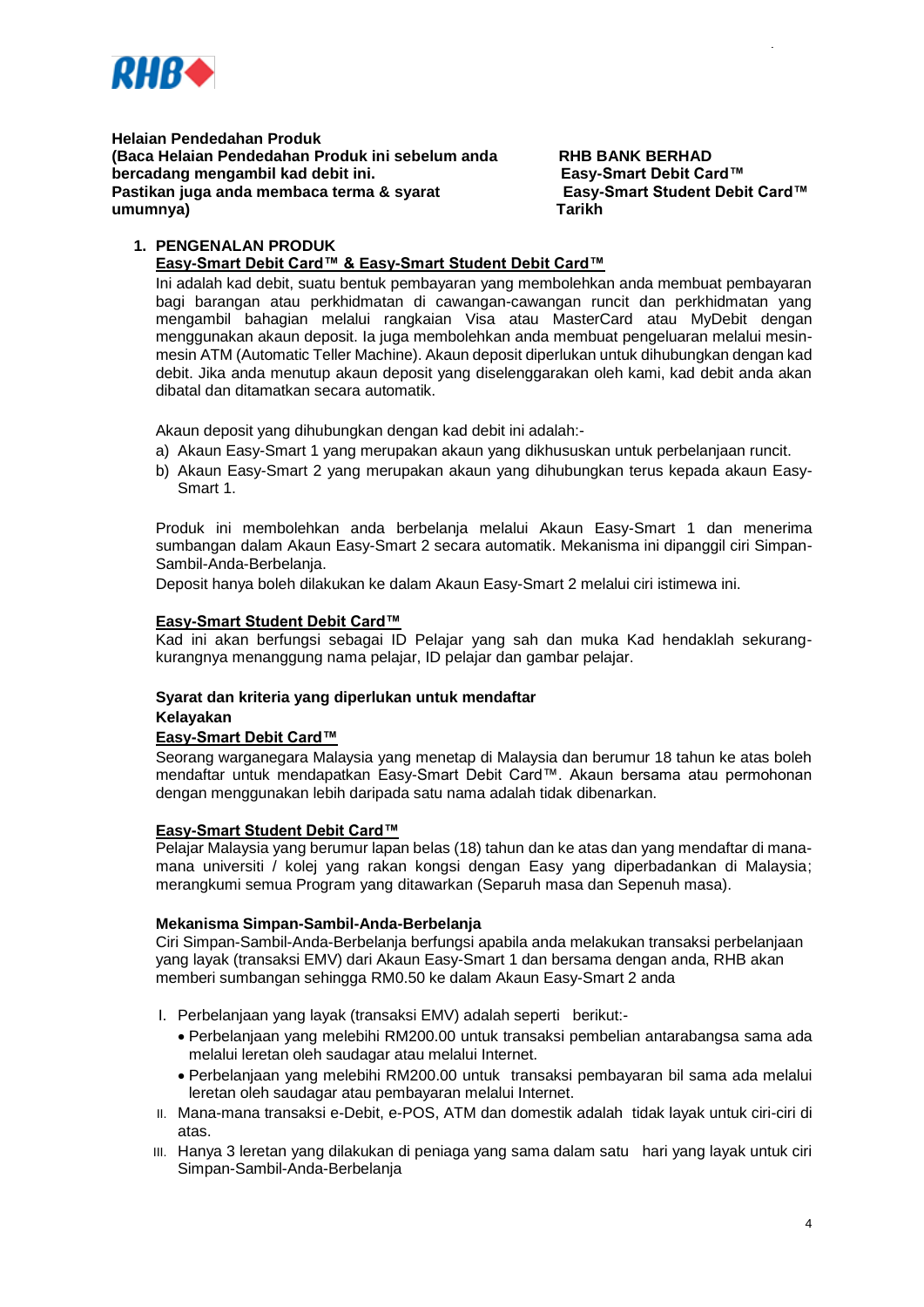

# **2. APAKAH YURAN DAN CAJ YANG PERLU SAYA BAYAR?**

| Yuran pengeluaran/tahunan*  |                                                |
|-----------------------------|------------------------------------------------|
| Yuran pengeluaran/tahunan*  | RM20.00 untuk Easy-Smart Debit Card™           |
|                             | Yuran pengeluaran & tahunan dikecualikan untuk |
|                             | Easy-Smart Student Debit Card™ dengan syarat   |
|                             | pemohon adalah pelajar Malaysia yang berumur   |
|                             | lapan belas (18) tahun dan ke atas dan yang    |
|                             | mendaftar di mana-mana universiti / kolej yang |
|                             | rakan kongsi dengan Easy yang diperbadankan di |
|                             | Malaysia.                                      |
| Yuran pengeluaran wang ATM* |                                                |
| RHB ATM                     | Percuma                                        |
| <b>MEPS Bank Tempatan</b>   | RM1.00 setiap pengeluaran.                     |
| <b>MEPS Bank Asing</b>      | RM4.00 setiap pengeluaran                      |
| Rangkaian Visa/MasterCard   | RM12.00 setiap pengeluaran                     |
| Yuran penggantian kad       |                                                |
| Yuran penggantian kad       | RM15.00                                        |
|                             | Untuk Easy-Smart Student Debit Card™,          |
|                             | pemegang kad dikehendaki memberikan surat      |
|                             | kebenaran daripada Universiti / Kolej.         |
|                             |                                                |

| Yuran pertukaran mata wang bagi | 1% daripada jumlah amaun yang ditukar |
|---------------------------------|---------------------------------------|
| urusniaga luar negara           |                                       |
| Yuran mendapatkan semula draf   | RM20.00 setiap draf                   |
| iualan*                         |                                       |

*\* Termasuk apa-apa cukai terpakai yang dikenakan dari semasa ke semasa*

*Bagi mengelakkan keraguan, Ahli Kad hendaklah menanggung semua yuran professional, cukai (termasuk tetapi tidak terhad kepada apa-apa cukai terpakai yang dikenakan dari semasa ke semasa) dan perbelanjaan luar jangka yang ditanggung dan apa-apa fi lain, perbelanjaan atau tindakan sewajarnya berkenaan dengan produk ini.*

# **3. APAKAH TERMA UTAMA?**

Dana Tertahan untuk pembayaran menggunakan kad debit.

Amaun sebanyak RM200 untuk Dana Tertahan akan dikenakan ke atas akaun Perbankan / akaun pembayaran anda apabila anda membuat pembayaran mengunakan kad debit anda untuk transaksi petrol. Jumlah sebenar transaksi akan dikenakan dan sebarang jumlah dana tertahan yang lebih akan dilepaskan dalam masa 3 hari bekerja selepas tarikh transaksi.

### **Untuk menutup fungsi tanpa sentuh ("contactless") untuk kad debit**

Anda ada pilihan untuk menutup fungsi tanpa sentuh (contactless) melalui mana-mana Cawangan RHB Bank.

### **Penurunan jumlah tanpa sentuh atau bilangan transaksi kad debit**

Anda ada pilihan samada untuk menurun jumlah tanpa sentuh atau bilangan transaksi melalui mana-mana Cawangan RHB atau menghubungi Pusat Perkhidmatan Pelanggan RHB.

## **4. BAGAIMANA SEKIRANYA SAYA GAGAL MEMENUHI OBLIGASI SAYA?**

Anda bertanggungjawab ke atas urus niaga tanpa kebenaran berasaskan PIN jika anda:

- Melakukan penipuan;
- Lewat memberitahu pihak Bank secepat yang dapat dilaksanakan selepas mendapat tahu kehilangan penggunaan tanpa kebenaran ke atas Kad Debit anda;
- Secara sukarela mendedahkan PIN kepada orang lain; atau
- Merekodkan PIN anda pada Kad Debit anda atau pada apa-apa yang disimpan berdekatan.

Anda bertanggungjawab ke atas urus niaga tanpa kebenaran yang memerlukan pengesahan tandatangan atau dengan kad tanpa sentuh jika anda: